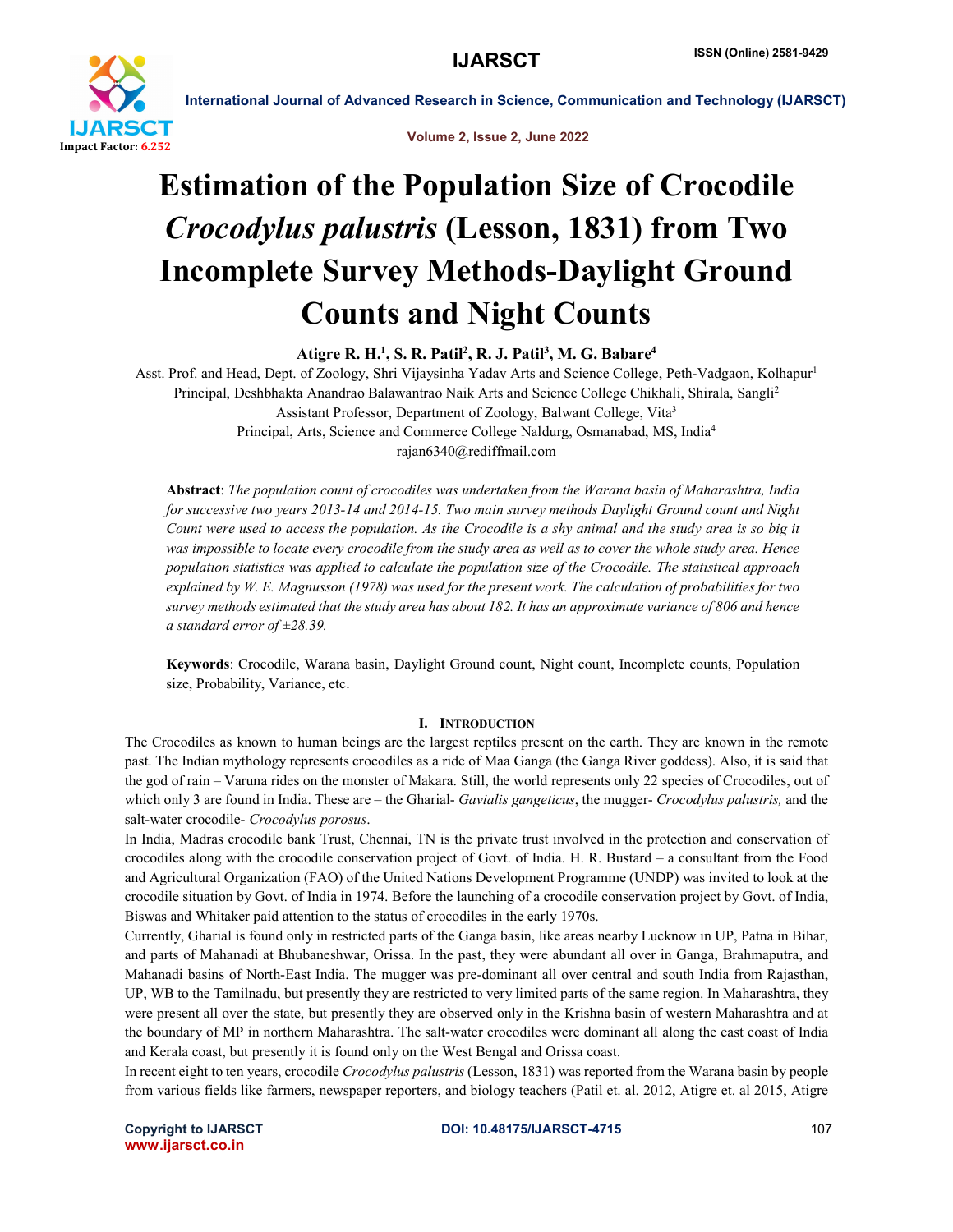

#### Volume 2, Issue 2, June 2022

2018). Hence author has tried to estimate its population size by incomplete counts of Daylight Ground count and Night Count and applying a statistical approach as explained by W. E. Magnusson (1978).

### II. REVIEW OF LITERATURE

Many workers have used the daylight ground counts method for crocodile surveys. According to Graham (1968) daylight, ground surveys of crocodilians generally reveal only a small percentage of the population. Chapman (1970) estimated that percentage as 20-50% for *Crocodylus niloticus*. Modha (1967) used daylight ground counts for *Crocodylus niloticus* and found them together on a few beaches of Lake Rudolf. Pooley (1969) observed that all mature crocodiles of Lake St. Lucia (45 miles long) are coming together on a 1 ½ miles nesting beach. Night Counts is the best method ever used for crocodilians survey. Chabreak (1976) used this method to monitor the hunted population. Graham (1968), Campbell (1972), Parker and Watson (1970) and Pernetta and Burgin (1980) have used this method for the survey of the status of crocodiles. Messel reported about 60-70 % of the population in tidal rivers of northern Australia with this method. Woodward and Marion (1979) evaluated the factors affecting night counts of Alligator Mississippiensis in lakes in Florida U.S.A. All of them found that this method is a superior one than others as the results are more accurate for different workers in the same area.

Eltringham (1972) and Magnusson (1978, 2008) have used a statistical approach to estimate the population size from incomplete counts of elephants (Loxodonta africana) and crocodiles (Crocodylus porosus) respectively. Magnusson (1978, 2008) has used the probability and variance to the data of incomplete nest counts from swamps of the Liverpool River System, Northern Australia

### III.STUDY AREA

The river Warana is a major tributary of the river Krishna. It begins its course close to the western crest of Sahyadri at a height of about 987 m. above MSL at Patherpunj in Patan Taluka of Satara District. River Warana runs north to south direction on the hilltop (Sada) in the Sahyadri ranges. Further, it takes an eastward turn and runs about 148 km between  $16<sup>0</sup>$  33' and  $17<sup>0</sup>$  16' North latitudes and  $73<sup>0</sup>$  33' and  $74<sup>0</sup>$  41' East longitudes on the famous Deccan plateau in Maharashtra, just east of the Western Ghats till it joins the river, Krishna, at Haripur near Sangli city of Maharashtra. The major tributaries of the river Warana on the left bank are Zolambi and Morana and on its right bank are Tanali, Kansa & Kadavi. Rivers Zolambi & Tanali merges in river Warana behind this dam in the Vasantsagar water reservoir.

Study Regions: The study was carried out by dividing the entire study area into four different study regions. The study regions were made by considering ecological conditions, topographical settings of river Warana and previous information about crocodiles sighting in the study area. The study regions made, are as follows.

- 1. Study Region A CHANDOLI DAM TO SAGAON WITH RIVER This is the first and uppermost study region with the first part of river Warana and river Kanasa. The length of this study region of river Warana is 48 km while that of river Kanasa is 14 km.
- 2. Study Region B RIVER KADAVI River Kadavi is a major tributary of the river Warana. It begins its course in the Sahyadri ranges at the border of Kolhapur and Sangli district and merges in River Warana near village Thergaon. The total length of river Kadavi is about 46 km and the covered study area from a dam up to where it merwiths in river Warana is about 40.8 km.
- 3. Study Region C SAGAON TO SHIGAON WITH RIVER MORANA This part of river Warana runs in the east direction on the famous Deccan plateau and it includes part of river Warana and river Morana. The length of this study region of river Warana is 46 km while that of river Morana is 14 km.
- 4. Study Region D SHIGAON TO HARIPUR. This is the last study region. The length of this study region of river Warana is 36 km.

### IV.METHODOLOGY

The survey methods that are used in the present study on the nesting biology of crocodiles are described below.

1. Daylight Ground Counts: Ground counts on foot or by boat in a river or by a vehicle along the river in daylight is a more effective method. When the crocodiles come out of the water for basking or for any other purpose they can be sighted easily. This method is easy during breeding season as all adults congregate in a small area. But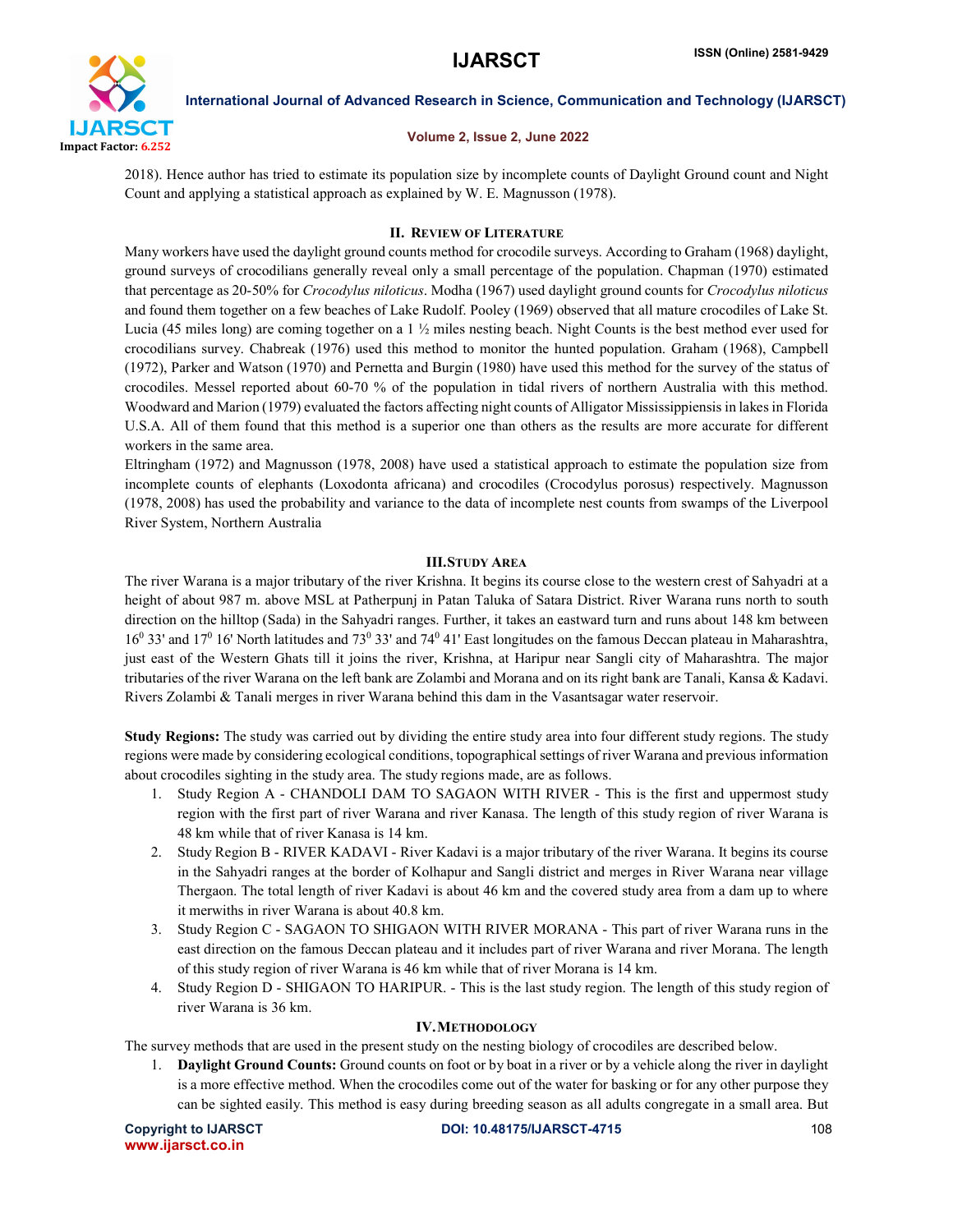

#### Volume 2, Issue 2, June 2022

it is not a suitable method as one can cover a small area for the survey. The author has tried to cover the maximum study area in a day and collected maximum data.

2. Night Counts: Counting at night, usually from a boat, with the aid of a spotlight is the most widely used method of counting crocodiles. For this method, a spotlight of 400,000 candlepower Q-beam and 12-volt headlights are used. This spotlight causes the shining eyes of crocodiles. The tapetum of eyes glows red in the spotlight and can be seen from a considerable distance. Usually, the spotlight is used by poachers for hunting at the night. The method may be biased as the younger animals avoid the spotlight at the night. All crocodiles sighted were classified by total length (TL) as hatchlings (TL  $<$  30 cm), juveniles (TL = 30-90 cm), subadults (TL = 90-180 cm), or adults ( $TL > 180$  cm). Crocodiles that submerged before  $TL$  could be determined were classified as 'eyeshine only' (EO). Encounter rates were calculated as the number of crocodiles observed per kilometer of survey route (Platt & Thorbjarnarson, 2000a)

Statistical Approach: Eltringham (1972) and Magnusson (1978, 2008) have used a statistical approach to estimate the population size from incomplete counts of elephants (*Loxodonta africana*) and crocodiles (*Crocodylus porosus*) respectively. Magnusson (1978, 2008) has used the probability and variance to the data of incomplete nest counts from swamps of the Liverpool River System, Northern Australia.

The data about the crocodile population obtained by two methods from the Warana basin is used statistically in the following way.

*Let us assume,*

Number of crocodiles, seen by both surveys - B,

Number of crocodiles, seen by survey 1 but not by survey  $2 - S<sub>1</sub>$ , And Number of crocodiles, seen by survey 2 but not by survey  $1 - S_2$ .

If M is the unknown number missed by both surveys and N is the total number of crocodiles, also unknown, then the exhaustive frequencies and the probabilities associated with them are

 $B + S_1 + S_2 + M = N$ 

$$
P_1P_2 + P_1 (1-P_2) + P_2 (1-P_1) + (1-P_1) (1-P_2) = 1
$$

 $P_1$  is the probability of crocodiles being seen by the first survey and  $P_2$  is the probability of crocodiles being seen by the second. Hence the unknown parameters can be estimated from the known frequencies B,  $S<sub>1</sub>$ , and  $S<sub>2</sub>$ , by

 $P_1 = B / (B + S_2)$  $P_2 = B / (B + S_1)$  $M = S_1S_2/B$ N = (B + S1) (B + S2) / B ------------------------------------------- eq. 1

The model is logically equivalent to that of the Petersen estimate. On the first survey, a sample is mapped (marked), the sample of the second survey comprises some entities previously mapped (recaptures), others unmapped. The difference lies in the symmetry of the present model: the first and second surveys are interchangeable. Nonetheless, the wellexplored mathematics of the Petersen estimate can be adapted easily to this model. Chapman (1951) has given a correction for the Petersen estimate. Applying this to equation 1 our estimate becomes

This is, in contrast to the estimate of eqn. (1), exactly unbiased when

 $S_1 + S_2 + 2B \ge N$ 

Its variance can be estimated by a translation of Seber's (1973:60) formula which is also exactly unbiased when

$$
Var(N) = \frac{S_1 S_2 (S_1 + B + 1) (S_2 + B + 1)}{(B + 1)^2 (B + 2)}
$$

www.ijarsct.co.in

Copyright to IJARSCT **DOI: 10.48175/IJARSCT-4715** 109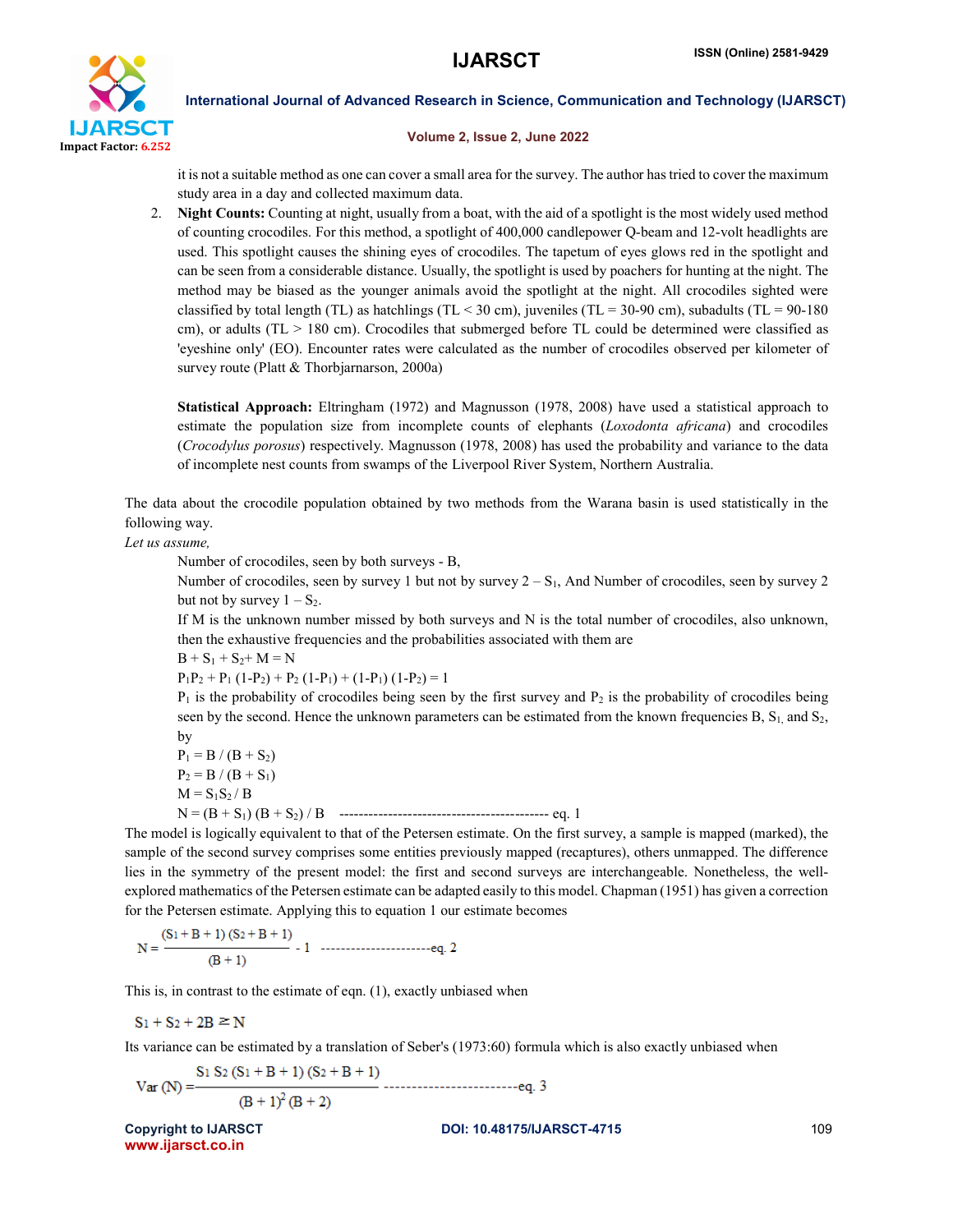

### Volume 2, Issue 2, June 2022

The use of this method assumes that the counts of the 2 surveys are independent and that there is a constant probability of seeing each crocodile by a given method of survey.

### V. OBSERVATION AND RESULTS

The number of Crocodiles counted by two survey methods Daylight Ground Counts and Night Counts in different study regions is summarized in Table 1 and Table 2 respectively and a comparative chart for both survey methods is given in Table 3.



Figure 1: Eyeshine of the Crocodile observed during night count in study region B



Figure 2: Two Crocodiles observed in water during daylight ground count in study region D



Figure 3: One Crocodile on the bank of River Warana during daylight ground count in study region C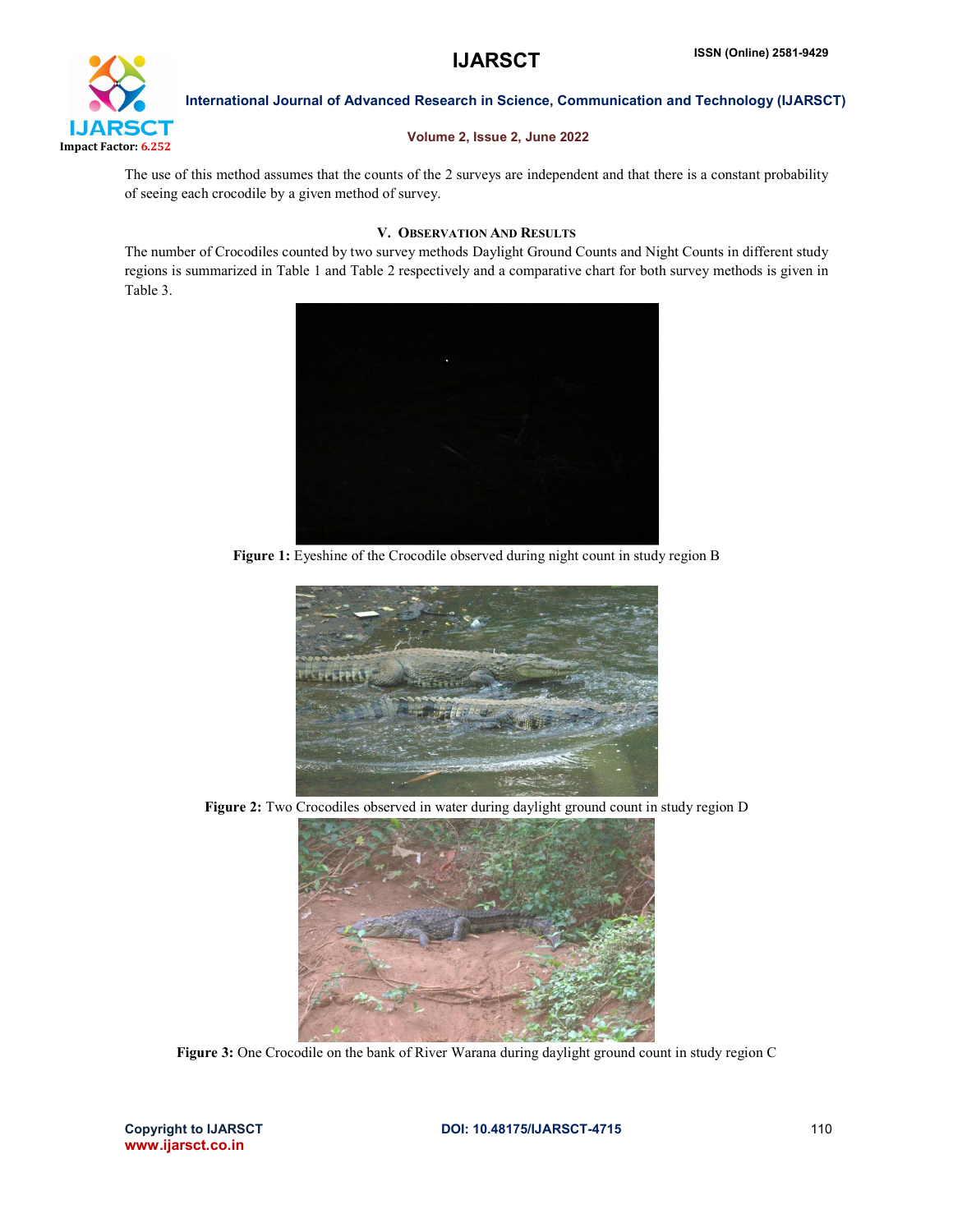

#### Volume 2, Issue 2, June 2022

| Sr. No. | <b>Study Region</b> | <b>Hatchlings</b> | <b>Juveniles</b> | <b>Sub-adults</b> | <b>Adults</b> | Total |
|---------|---------------------|-------------------|------------------|-------------------|---------------|-------|
|         | Study Region A      |                   |                  |                   |               |       |
|         | Study Region B      |                   |                  |                   |               |       |
|         | Study Region C      |                   |                  |                   |               |       |
|         | Study Region D      |                   |                  |                   |               |       |

Table 2: Summary of Night counts for *Crocodylus palustris* performed in Warana basin in 2014-15

| Sr. No. | <b>Study Region</b> | Eveshine | Sub-adult | Adult | Total |
|---------|---------------------|----------|-----------|-------|-------|
|         | Study Region A      |          |           |       |       |
|         | Study Region B      |          |           |       |       |
|         | Study Region C      | 4        |           |       | 19    |
|         | Study Region D      |          |           |       | 24    |

Table 3: Observations of crocodile population from Warana basin with two survey methods

| Sr.<br>No. | <b>Survey Methods</b>  | <b>Study</b><br><b>Region A</b> | <b>Study</b><br><b>Region B</b> | <b>Study</b><br><b>Region C</b> | <b>Study</b><br><b>Region D</b> | <b>Total</b> |
|------------|------------------------|---------------------------------|---------------------------------|---------------------------------|---------------------------------|--------------|
|            | Daylight Ground Counts |                                 |                                 |                                 |                                 | 29           |
|            | Night Counts           |                                 |                                 | 19                              | 24                              |              |
|            | Both surveys           |                                 |                                 |                                 |                                 |              |

# VI.DISCUSSION

By applying the probability and variance to the data following population size estimate is obtained. The total number of crocodiles observed along the river Warana and Kadavi by the first survey method – daylight ground counts are 29 (S<sub>1</sub> = 29), crocodiles observed by second survey method – night counts are 52 ( $S_2 = 52$ ) and crocodiles observed by both surveys are 17 ( $B = 17$ ). Hence the probability of seeing a crocodile by daylight ground count is estimated as  $P_1 = 17$  /  $(17 + 52) = 0.25$ , and from the night count is estimated as P<sub>2</sub>= 17 /  $(17 + 29) = 0.37$ . The number missed by both surveys is estimated as  $M = 29 \times 52 / 17 = 88.71$  i. e. 89 and the total number, both counted and uncounted, is estimated by eqn. (2) as N = 181.78 i. e. 182. It has an approximate variance (eqn. 3) of 805.93 i. e. 806 and hence a standard error of  $\sqrt{806}$  $= \pm 28.39.$ 

Above statistics about crocodile population size from Warana basin by two survey methods Daylight Ground Counts and Night Counts for all study regions and total study area is summarized in Table 4.

Table 4: Summary of probability and variance of observations about crocodiles by two survey methods from the

| Warana basin. |  |
|---------------|--|
|               |  |

| Sr.<br>No.     | <b>Study</b><br><b>Region</b> | <b>S1</b> | S <sub>2</sub> | B              | <b>P1</b> | <b>P2</b> | M                | N        | Variance | <b>Standard</b><br>Error |
|----------------|-------------------------------|-----------|----------------|----------------|-----------|-----------|------------------|----------|----------|--------------------------|
| 1              | A                             | $\theta$  | $\theta$       | $\theta$       | $\theta$  | $\theta$  | $\boldsymbol{0}$ | $\theta$ | $\theta$ | $\mathbf{0}$             |
| $\overline{2}$ | B                             | 3         | 9              | $\overline{2}$ | 0.8       | 0.4       | 14               | 23       | 54       | $\pm 7.35$               |
| 3              | C                             | 11        | 19             | 5              | 0.21      | 0.31      | 42               | 71       | 353      | ±18.79                   |
| 4              | D                             | 15        | 24             | 10             | 0.4       | 0.29      | 36               | 83       | 226      | ±15.03                   |
| 5              | Total                         | 29        | 52             | 17             | 0.25      | 0.37      | 89               | 182      | 806      | ±28.39                   |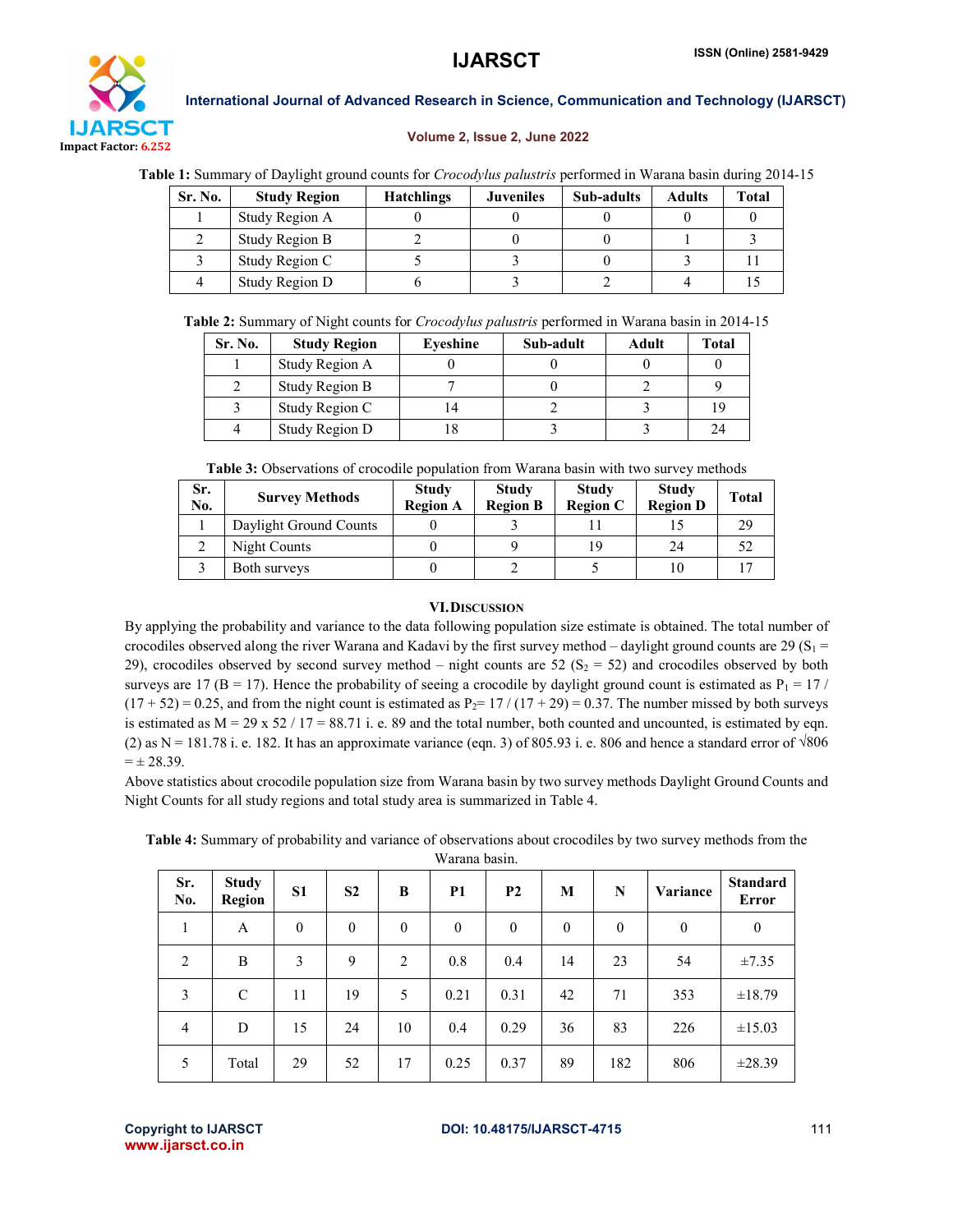

#### Volume 2, Issue 2, June 2022

Where,

- $S<sub>1</sub>$  Daylight ground counts survey
- S<sub>2</sub> Night counts survey method
- B Observations by both surveys
- $P_1$  Probability of the first survey
- $P_2$  Probability of the second survey
- M Crocodiles missed by both surveys
- N Total number of crocodiles

The use of this method assumes that the counts of the 2 surveys are independent and that there is a constant probability of seeing each crocodile by a given method of survey. The first assumption is critical. The second assumption is not critical. The pairs of surveys have been simulated in which the probability of seeing a crocodile, rather than being a constant for a survey, was a random draw from a beta distribution of fixed mean and variance, with different distributions being used for the 2 surveys. These produced estimates similar to those of control simulations in which probabilities were set at the means of the beta distributions.

#### **REFERENCES**

- [1] Atigre, R. H., S. R. Patil, M. G. Babare (2015). Counting of probable basking sites of Mugger Crocodile Crocodylus palustris (Lesson, 1831) from Warana Basin, Western Maharashtra, India. Reptile Rap 17: 27–29.
- [2] Atigre, R.H. (2018). Crocodiles of river Krishna: impact on agriculture, economy, and the sociology of human population in Sangli, Maharashtra, India. Journal of Threatened Taxa 10(11): 12571–12576; https://doi.org/10. 11609/jott.3501.10.11.12571-12576
- [3] Campbell, H. W. 1972. Preliminary report, Status investigations of Morelet's crocodile in Mexico, Zoologica 57 (3): 135-136.
- [4] Chabreck R. H. (1976) Cooperative survey of populations trends in the American alligator, 1971-1975, Proc. 3rd working committee meeting CSG IUCN Supplementary paper, 8 pp. (mimeo).
- [5] Chapman C. M. (1970) Survey of the crocodile (Crocodilus niloticus) population of the Blue Nile. pp 55-59 in J. N. Blashford-Snell (ed.) "Conquest of the Blue Nile". Geog. J. 136 (1): 42-60
- [6] Eltringham, S. K. 1972. A test of the counting of elephants from the air. E. Afr. Wildl. J. 10(4):299-306.
- [7] Magnusson W. E., G. J. Caughley, and G. C. Grigg. (1978). A double survey estimates of population size from incomplete counts. Journal of Wildlife Management. 42: 174-176.
- [8] Modha ML (1967) The ecology of the Nile crocodile (Crocodylus niloticus Laurenti) on Central Island, Lake Rudolf. Afr J Ecol 5(1):74–95.
- [9] Parker, I. S. C., and R. M. Watson. 1970. Crocodile distribution and status in the major waters of western and central Uganda in 1969. E. Afr. Wildl. J. 8: 85-103.
- [10] Patil S.R., R.H. Atigre & S.V. Patil (2012) First Record of Mugger Crocodile Crocodylus palustris (Lesson, 1831) from River Kadavi at Sarud, Tal, Shahuwadi, Dist. Kolhapur, M.S., India. Proceedings of the 4th International Conference on Agriculture and Animal Science, IACSIT Press, Singapore 47: 100–104.
- [11] Pernetta J. C. and S. Burgin (1980). Census of crocodile populations and their exploitation in the Purari area. Env. Studies Vol. 14 Office of Environment and Conservation, Papua, New Guinea.
- [12] Platt, S.G. & Thorbjarnarson, J.B. (2000a). Status and conservation of the American crocodile, Crocodylus acutus, in Belize. Biol. Conserv. 96, 13-20.